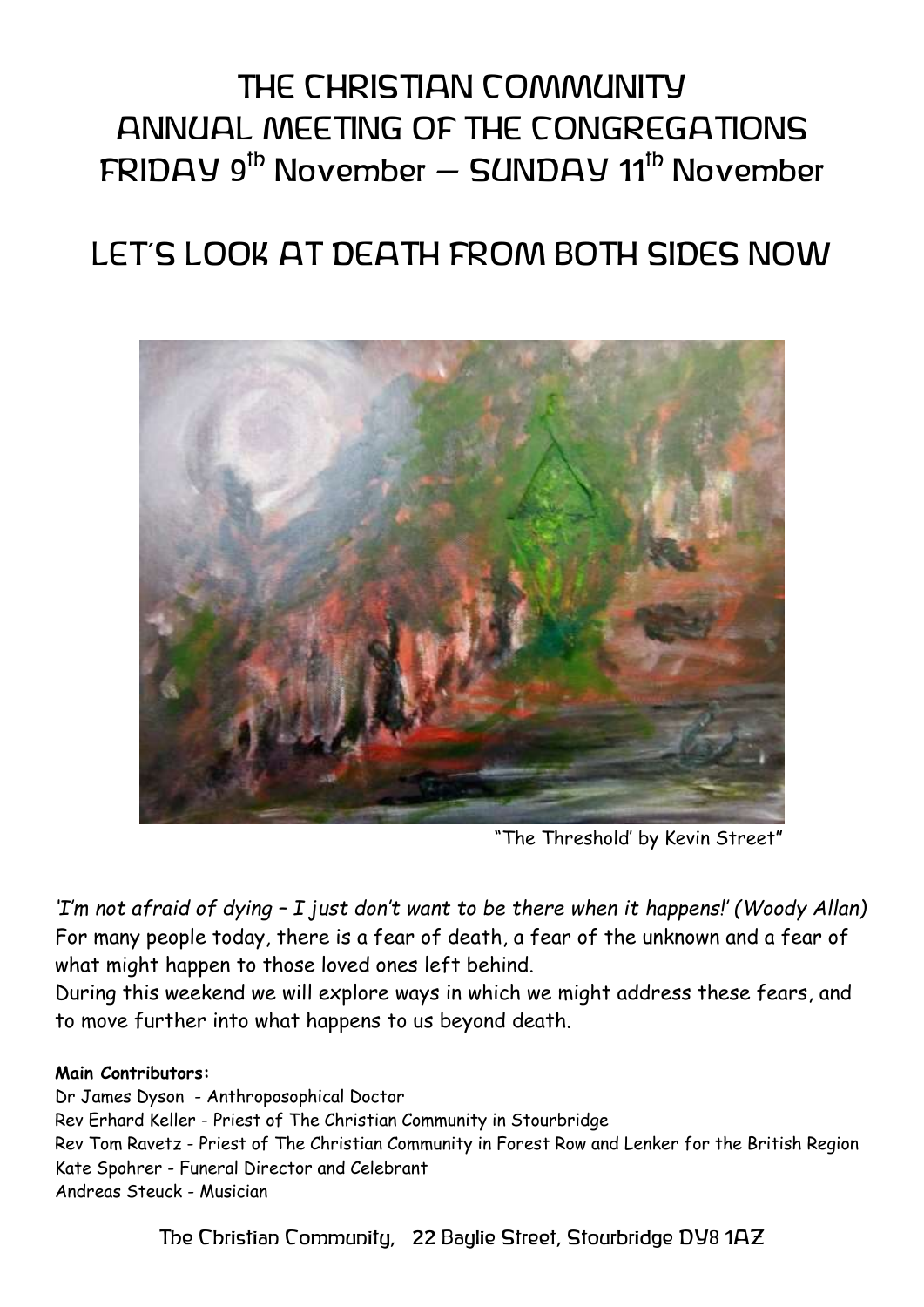### **PROGRAMME**

| FRIDAY 9TH                  |                                                             |
|-----------------------------|-------------------------------------------------------------|
| 4:30 - 5:30 pm Registration |                                                             |
| 5:30 - 6:00 pm Welcome      |                                                             |
| $6:15 - 7:00$ pm Supper     |                                                             |
|                             | 7:15 - 8:15 pm Small Group Conversations about Death led by |
|                             | Kate Spohrer                                                |
| 8:30                        | Close of Day                                                |

### SATURDAY 10TH

| 9:30<br>10:30   | The Act of Consecration of Man<br>Coffee                                     |
|-----------------|------------------------------------------------------------------------------|
| $11:15 - 12:45$ | 'The Threshold of Death' three contributions by<br>Dr James Dyson            |
|                 | Revd Erhard Keller                                                           |
|                 | Kate Spohrer                                                                 |
| $1:00 - 2:30$   | Lunch                                                                        |
| $2:30 - 3:15$   | Music led by Andreas Steuck                                                  |
| 3:15            | Tea break                                                                    |
| $3:45 - 4:45$   | Overview of The Christian Community in GB and Worldwide -<br>Revd Tom Ravetz |
| $5:00 - 6:15$   | Panel Discussion with the contributors                                       |
| 6:30            | Supper                                                                       |
| 8:00            | Close of Day                                                                 |
|                 |                                                                              |

#### SUNDAY 11TH

| 9:30            | The Act of Consecration of Man                            |
|-----------------|-----------------------------------------------------------|
| $10:30 - 11:15$ | Coffee                                                    |
| 11:00           | Silent Remembrance in the church for those who wish       |
| $11:15 - 12:15$ | "Embracing Dying and Becoming: How to Welcome the Unknown |
|                 | Future" contribution by Revd Tom Ravetz                   |
| $11:45 - 12:30$ | Review of the weekend and looking forward to next year    |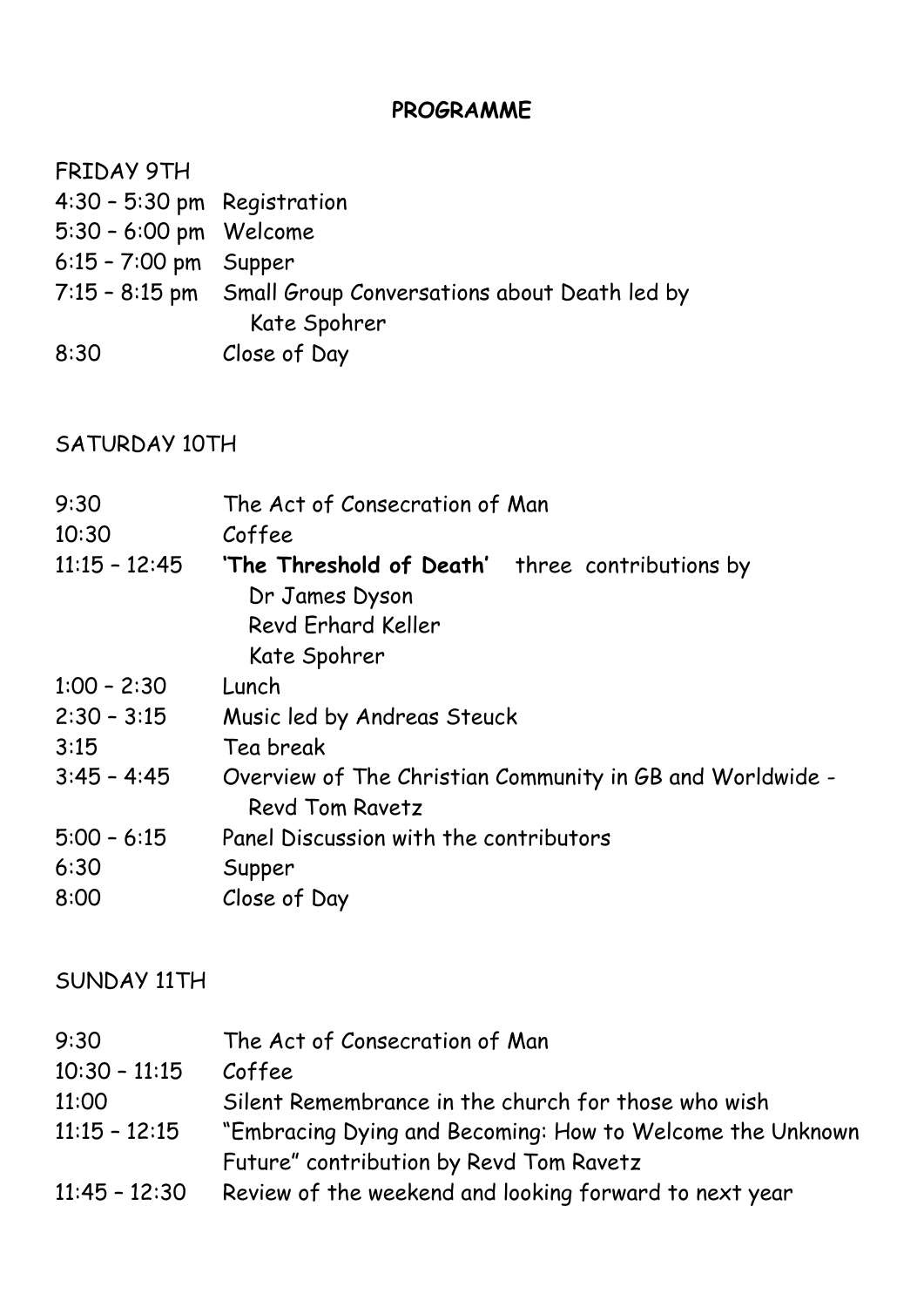**ACCOMMODATION** we have some offers of accommodation with breakfast at £20 per person per night with members of the congregation. Please contact Paul Randon if you would like to avail yourself of this offer, on a first come, first served basis. [paulrandon@btinternet.com](mailto:paulrandon@btinternet.com) or use the church address and mark your envelope for Paul's attention

We are aware that there is some Airbnb accommodation quite close to the church The nearest Premier Inn is located about 10 minutes walk away at 101 Birmingham Street, Stourbridge, DY8 1JR Tel: 0871 527 9482

**COST** The cost of the weekend will be £60 per person; we know that not everyone can manage this so we offer a supported rate of £50 and ask for those who could support others to contribute £70.

Please complete the enclosed application form and return it to Rosemary Martin by October  $5<sup>th</sup>$  at the latest. Rosemary can be reached at [stourbridge.tcc@gmail.com](mailto:stourbridge.tcc@gmail.com) or please use the church address and mark your envelope for her attention.

Meals will be taken at The Berith Camphill Hall at 4 Norton Road; that is a short walk from the church; there will be minimal parking available there. There will be a take away sandwich lunch available for Sunday.